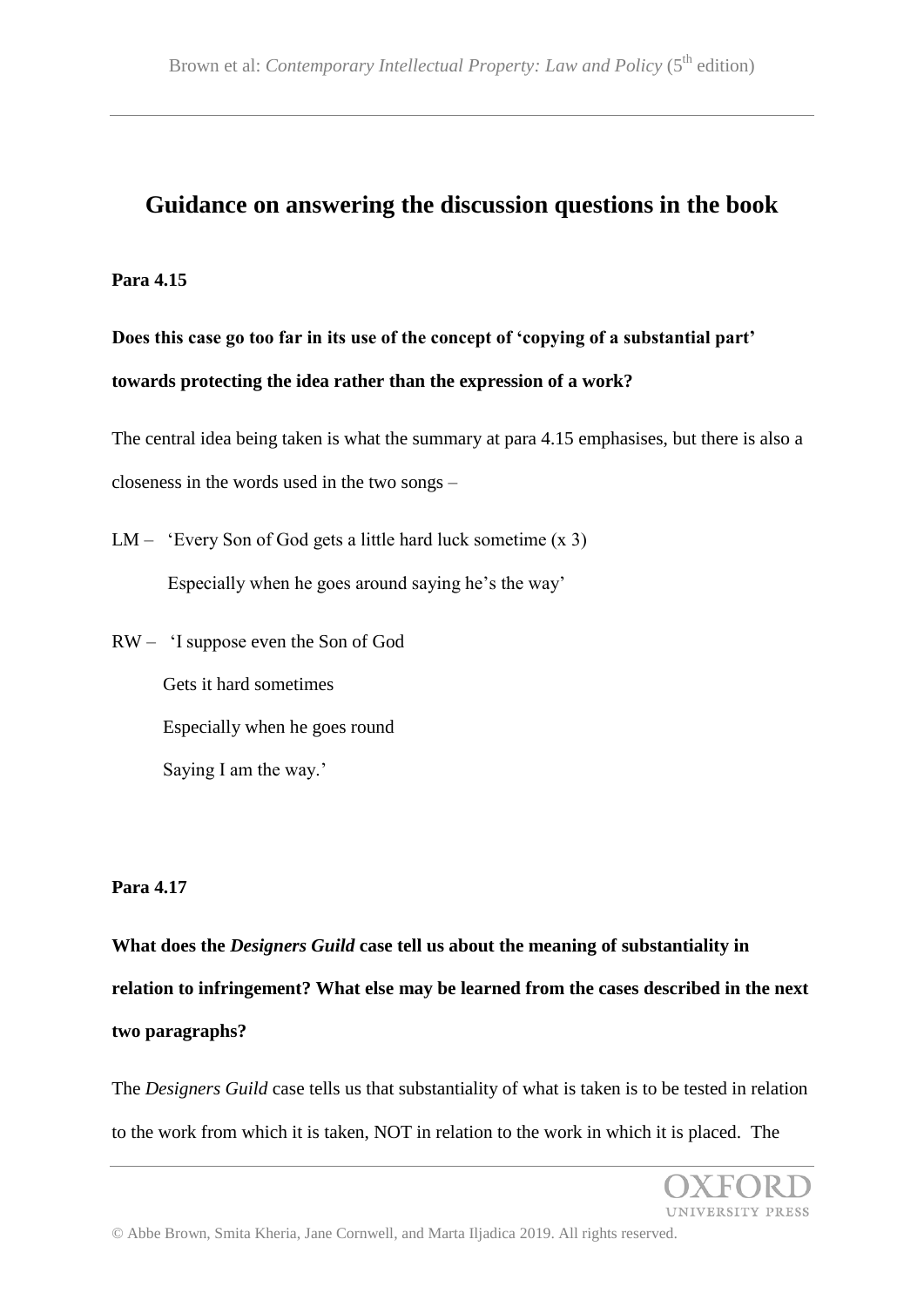similarity of two works (or their dissimilarity) is therefore irrelevant to the question of substantiality. Lord Scott's 'altered copying' approach in *Designer's Guild* does not seem to find favour with his colleagues in the House of Lords. Substantiality often relates to the detail of a work.

What emerges as the most important point in the cases discussed in the next two paragraphs (4.18 and 4.19) is that substantiality is to be assessed in terms of originality of the copied part (i.e. whether it expresses the author's own intellectual creation).

#### **Para 4.26**

#### **How may the copyright in electronic circuit diagrams be infringed?**

To assess how copyright in electronic circuit diagrams may be infringed, it is important to first assess which category of copyright works do electronic circuit diagrams belong to (para 3.42). Electronic circuit diagrams have been held to be literary works without excluding the possibility that they also incorporate artistic works (*Anacon Corp Ltd v Environmental Research Technology Ltd* [1994] FSR 659; *Electronic Techniques (Anglia) Ltd v Critchley Components Ltd* [1997] FSR 401; *Sandman v Panasonic UK Ltd* [1998] FSR 651). Since electronic circuit diagrams may enjoy both literary and artistic copyright, it is relevant to consider the different forms of infringement in these respective categories of copyright work. Electronic circuits incorporate a number of interconnected components, such as resistors, transistors, and capacitators, and the diagrams show the way in which these components are connected as well as stating in relation to each component the rating or value that that component should have for the circuit to work. The components themselves are shown in the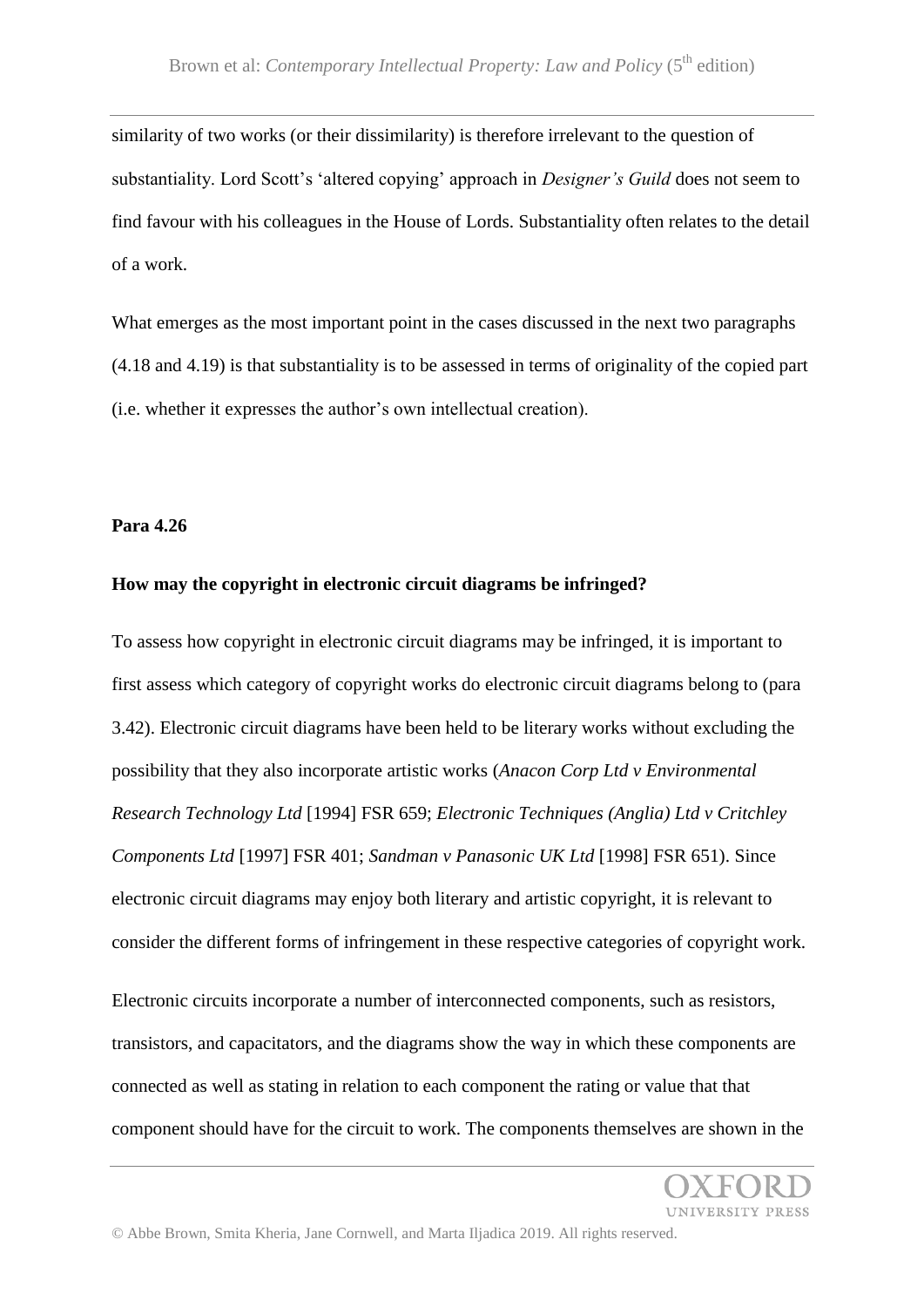diagrams by way of conventional symbols. The diagrams are not visual representations of the way the circuit is linked up in reality, but are simply 'topological', 'schematic', or 'architectural' indications of the interrelationship of the components in the completed circuit. Such diagrams may also form part of the information accompanying individual components when sold, in order to indicate the kinds of circuit in which the component in question will give its best performance (an illustration of an electronic circuit diagram is in *Electronic Techniques (Anglia) Ltd v Critchley Components Ltd* at 405).

The question of category is important for this reason. The typical act of alleged infringement is the production of a circuit, and generally this will not look particularly like the original diagram. Although copyright in a two-dimensional artistic work (the diagram) can be infringed by a three-dimensional reproduction (the circuit), this will only be so if the latter is visually similar to the former. This is why artistic copyright is not very useful to stop circuits being copied. But the second circuit will incorporate the information shown in the diagram, and may well be based on a 'net list' of all the components and their interconnections in the first circuit, made from that circuit and then fed into a computer to produce the second, allegedly infringing, circuit. The production of the second circuit thus potentially involves an infringing indirect copy of the literary elements of the diagram underlying the first circuit.

For artistic copyright infringement to occur, the copy must look like the electronic circuit diagram, which means that objects made from the diagram, such as the circuit boards in the *Anacon* case, will not infringe. Probably, given the nature of electronic circuit diagrams, only photocopies of the diagram and the like will infringe artistically. Literary copyright infringement may reach further here, although there is some danger that it ends up protecting information rather than expression.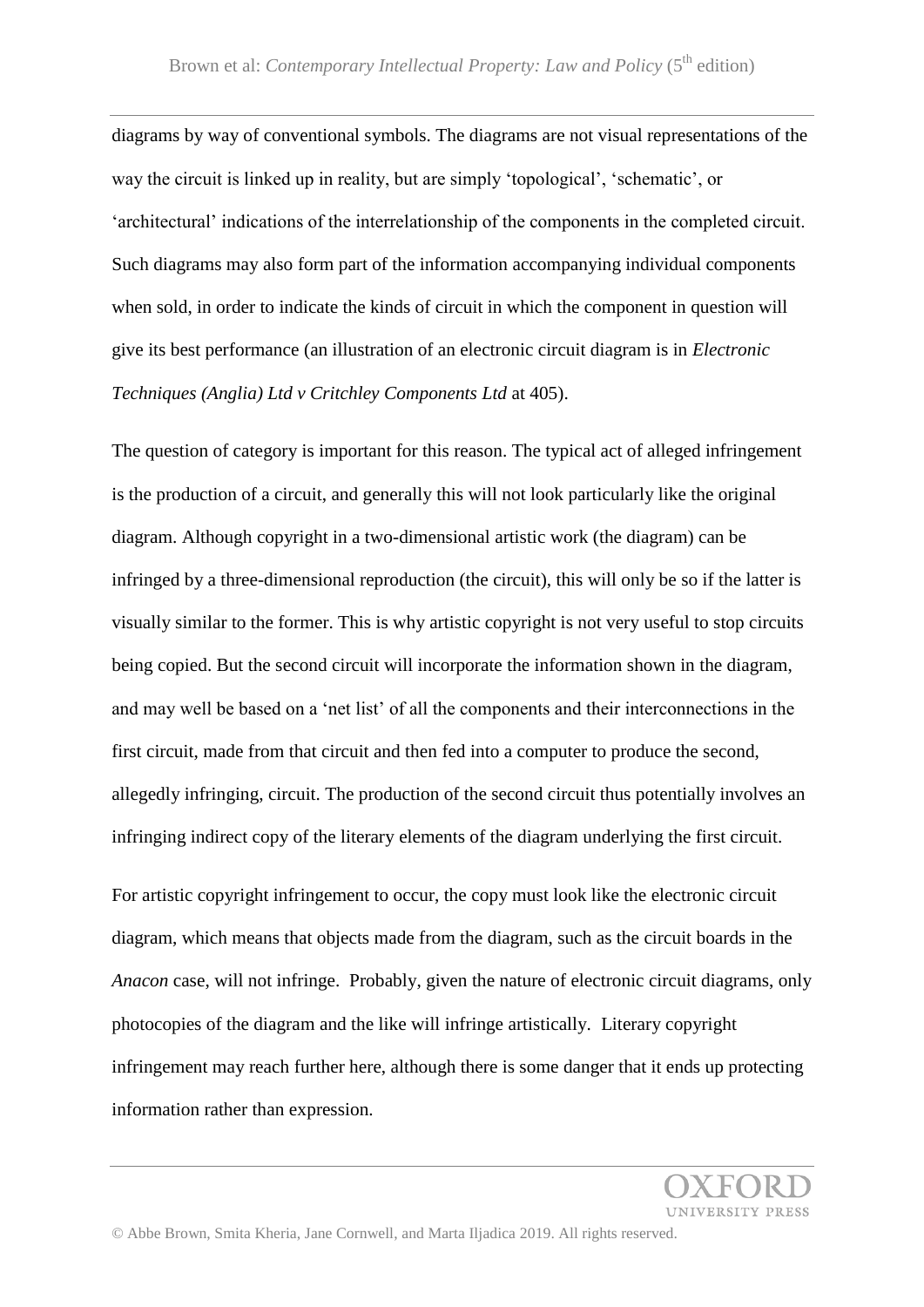#### **Para 4.43**

**A similar factual situation to** *Allposters* **arose in an earlier Canadian case,** *Galerie d'Art du Petit Champlain inc v Théberge***, where a T, a well-known painter, sued art galleries for purchasing licensed cards and posters with images owned by T and transferring them to canvas, leaving the originals blank. By a majority of 4:3, the Supreme Court of Canada held that there was no infringement. Find out the majority and minority views in the case. Which do you prefer, and why? How do you think it compares to the decision in** *Allposters***?**

In *Galerie d'Art du Petit Champlain inc v Théberge* [2002] 2 SCR 336 (Supreme Court of Canada), T, a well-known painter, assigned to a publisher the right to publish cards, posters and other stationery products for sale to art galleries. The appellant galleries had purchased copies of these licensed products and then transferred the images on them to canvas by means of a technique for lifting the ink from the card or poster and shifting it to the canvas. The end result was to leave the original card or poster blank, so that there was no increase in the overall number of reproductions. The artist sued for infringement of copyright by reproduction.

By a majority of 4:3, the Supreme Court of Canada held that there was no infringement. What the galleries had done was within their rights as the owners of the physical posters and cards. Substitution of a new backing was not reproduction, which for purposes of infringement required the production of new or further copies of the original work. In this literal, physical, mechanical *transfer* no multiplication took place. The artist was asserting moral rights in the guise of economic rights. The dissenting minority view was that copyright protected the work, and that the work in this case included its material support. Reproduction did not have

**VERSITY PRESS**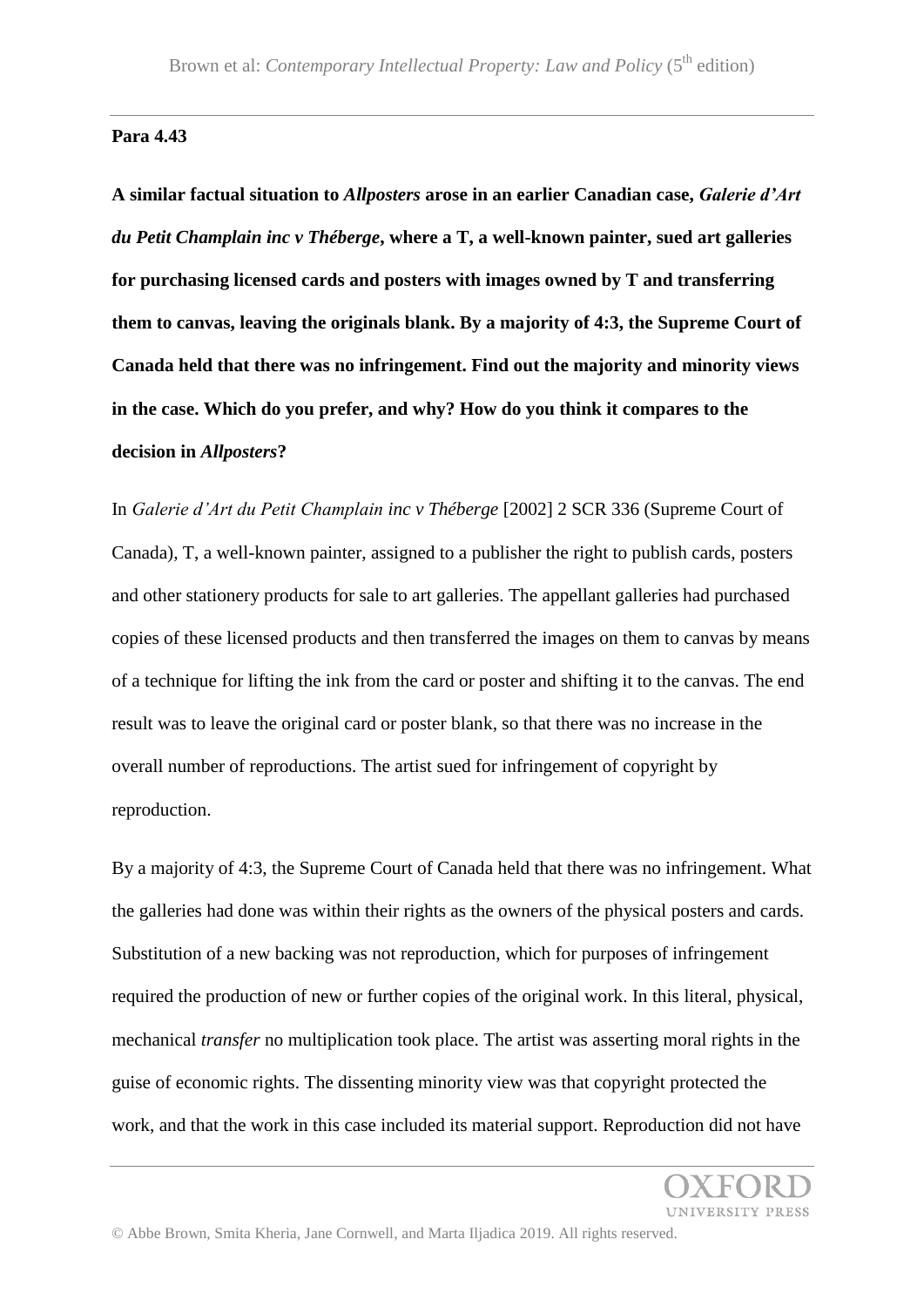to entail the multiplication of copies, since the concept included, not just reproduction of the work, but of a substantial part of the work (see paras 4.13–4.20). This made it necessary to consider reproduction qualitatively and not just quantitatively. In comparison, the focus of the decision in *Allposters* is on the distribution right. And for the purposes of distribution, a new copy is created on the replacement of the tangible medium of the image.

#### **Para 4.46**

### **Why do rental and lending rights not apply to works of architecture in the form of buildings or models for buildings, works of applied art, and broadcasts?**

In the case of buildings, because this would cause difficulties for the leasing market; in the case of works of applied art, because of possible difficulties with renting objects; and in the case of broadcasts, because of their ephemeral nature.

#### **Para 4.50**

# **Can an artistic work be performed, played or shown in public? Why are artistic works excluded from protection under this head?**

The nearest equivalent to public performance for an artistic work might be a public exhibition or display; and for many artistic works, e.g. sculptures, that might be a permanent condition. The activities of those who own original works of art are not to be restricted by 'exhibition rights' remaining with the artist (although note that moral rights may impact upon freedom to exhibit – see paras  $6.10$  and  $6.13$ ).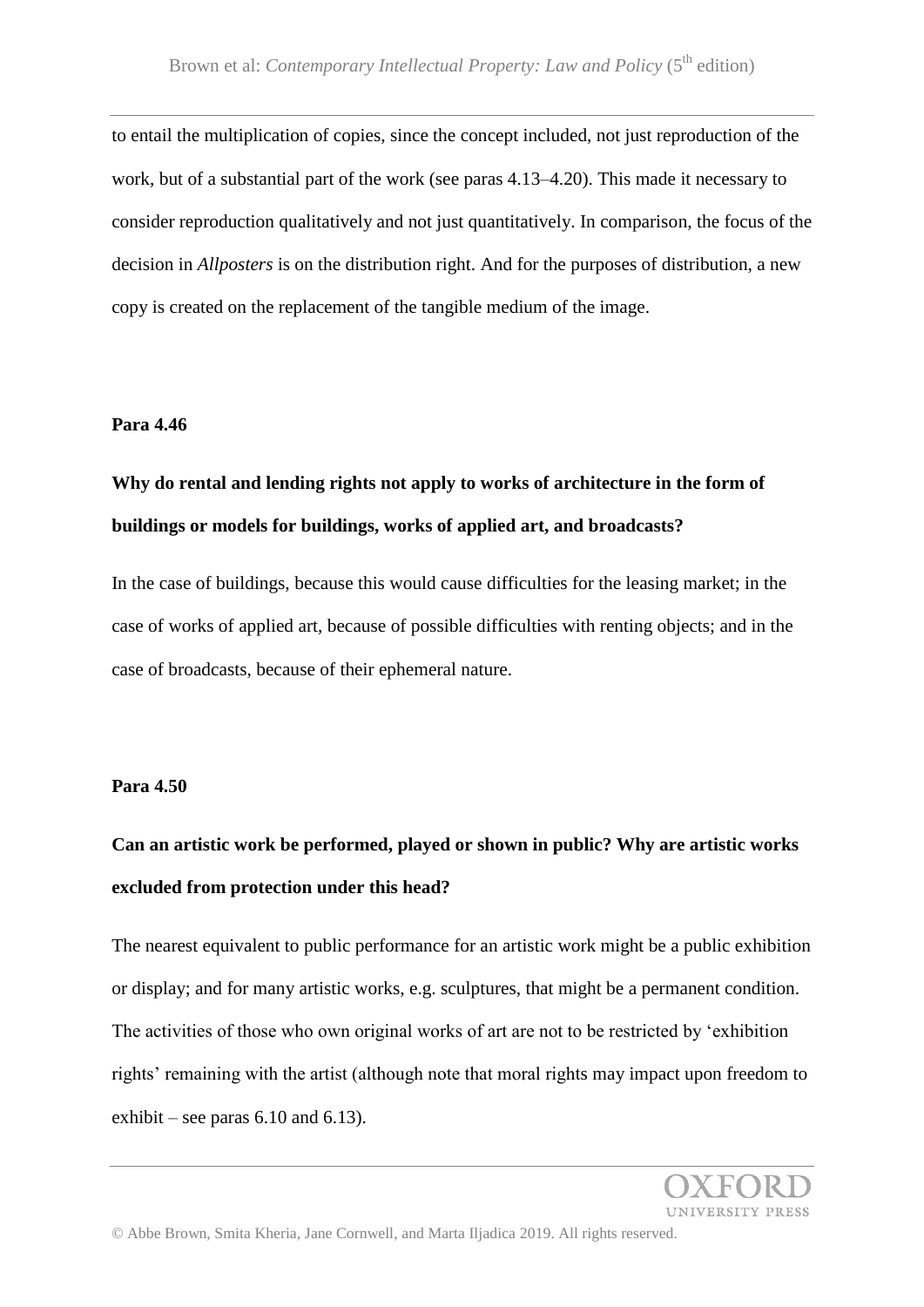#### **Para 4.51**

**If there is no charge to attend a performance, does that make it private? See also para 4.56.**

CDPA does not require audience payment to make a performance public. On the Wheatley test in the *Rangers* case, the test is whether the performance is taking place in conditions where the audience would normally expect to pay in some form or other. The relationship that matters is between the audience and the copyright owner, not the audience and the performer.

#### **Para 4.69**

**What does 'adaptation' add to the concept of 'copying' (paras 4.24–4.41)? Is there adaptation or copying when a book is made into a film, or when a film is made into (1) a book, or (2) a play?**

Adaptation reaches examples of derivative works which it would be hard to describe as copies, translation of a work from one language to another being the obvious example amongst those mentioned in para 4.68. However, the dividing line between adaptation and copying can be sometimes unclear (see para 4.30). Making a book into a film could be a dramatisation, since the first steps would presumably be to turn it into a screenplay (for general differences between a book and a film script see the case in para 4.30) so it would be an adaptation. Given that a film may be a dramatic work (*Norowzian*; para 3.52), it would seem that its conversion to a book would be an adaptation, but making it into a play would be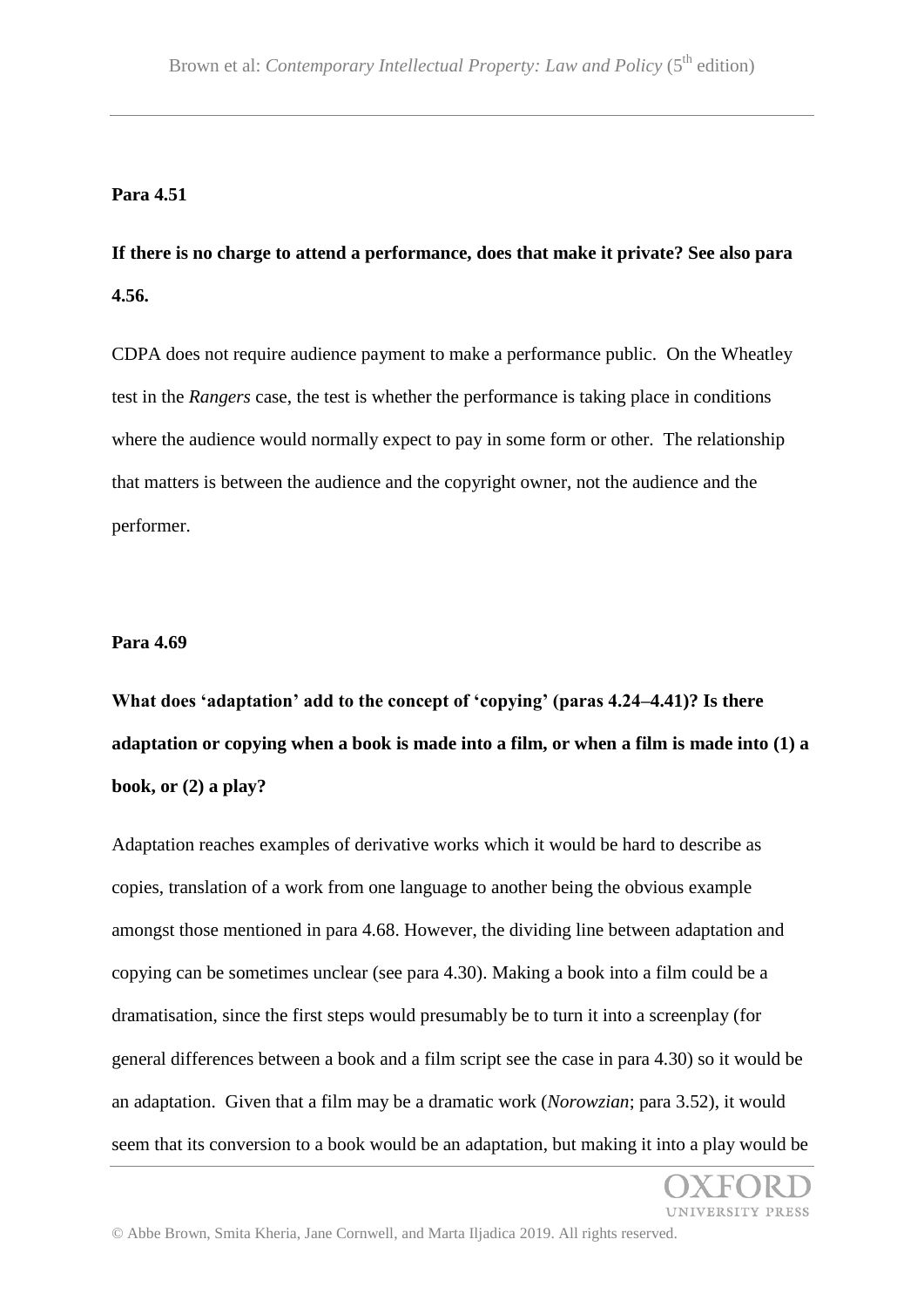copying.

#### **Para 4.70**

**Find out what happened in the leading case on the US copyright law equivalent of infringement by authorisation— contributory infringement:** *Sony Corp of America v Universal City Studios Inc 464 US 417* **(1984) (US Supreme Court). Would a UK court have reached the same decision?**

In *Universal City Studios Inc*, it was held here that the manufacture and sale of video-tape recorders for use to copy broadcasts and films being shown on TV did not give rise to contributory infringement liability, although Sony knew that the machines were being used to commit infringements. A claim of contributory infringement would be defeated if, as in this case, the product in question was shown to be capable of substantial or commercially significant non-infringing uses. Constructive knowledge of infringing activity could not be imputed from a general awareness that the machine could be used for infringement.

The test used in the *Sony* case is similar to that found in the UK *Amstrad* and other cases: the VCR is capable of legitimate use, and the manufacturer lacks control over the uses to which the machine is put by its owner once purchased. Recording TV programmes to watch them at a more convenient time is now a permitted use thereof – see Chapter 5.

#### **Para 4.72**

**Is the criticism of** *Moorhouse* **in this case justified? Consider the implications for**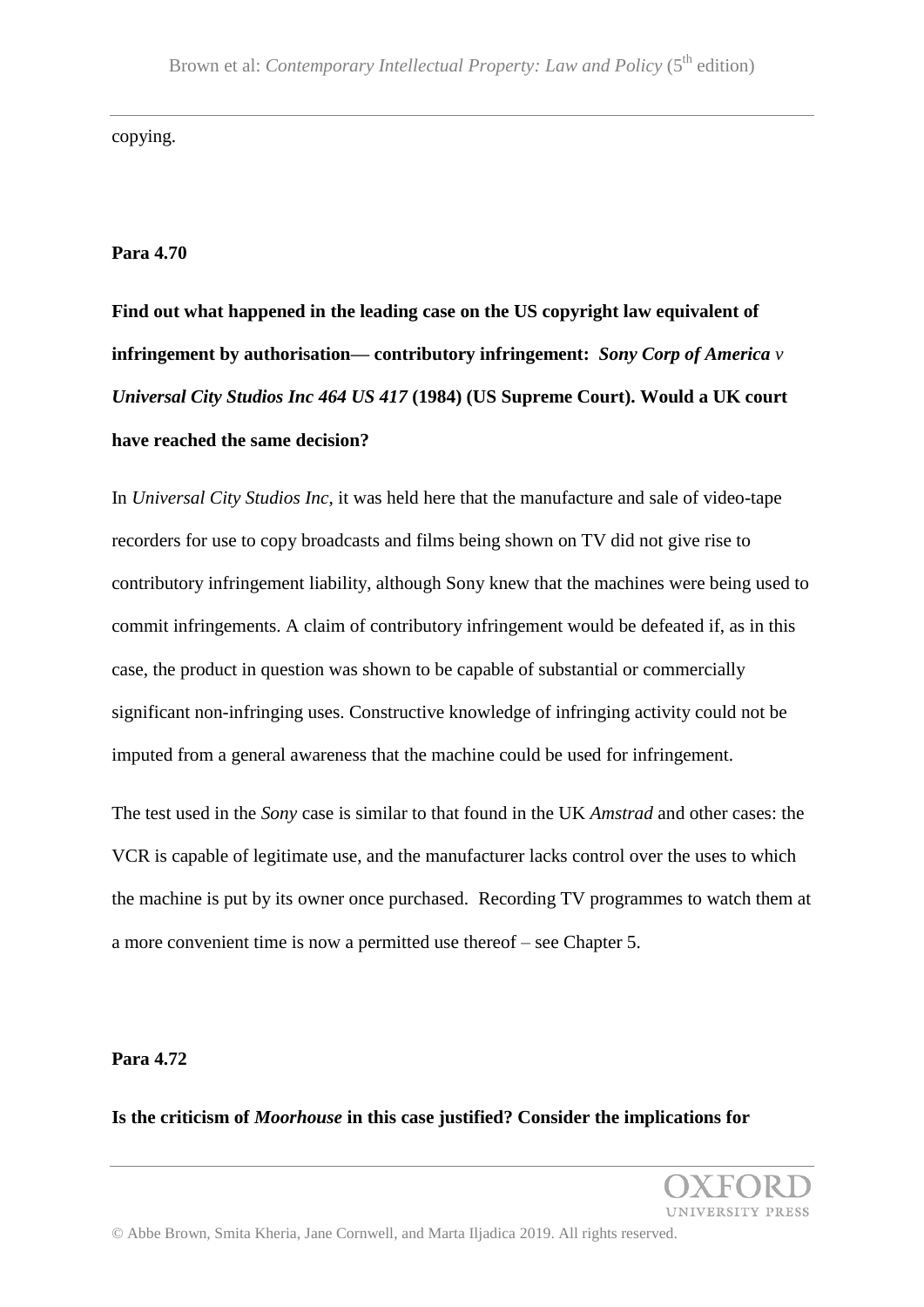#### **Internet service provider liability, discussed in paras 4.73 – 4.78.**

Much depends on what balance you think copyright ought to strike between owner's rights and the interests of users. The *Law Society of Upper Canada* case is notable for its emphasis on "user rights" as well as owner rights. With regard to Internet service provider (ISP) liability, the point here is that ISPs are generally exempt from liability as authorisers of infringement so long as they are mere conduits of infringing material and that they act to take down infringing material when it is brought to their attention (para 4.78).

#### **Para 4.73**

**Find out how the US and Australian equivalent of authorisation of infringement was applied to early file-sharing services like Napster, Grokster, and Kazaa in the cases referred to in notes 196–197.**

The US equivalent of authorisation is the concept of contributory infringement. Under US law, contributory infringement results when someone knows of the direct infringement of another and substantially participates in that infringement, such as inducing, causing, or materially contributing to the infringing conduct. This is a common law concept in the United States, and is not found in the US Copyright Act. It was applied in two early cases of 'filesharing' on peer-to-peer (P2P) networks on the Internet.

#### *A&M Records v Napster* 239 F 3d 1004 (2001)

The arrival of MP3 software in the late 1990s enabled the conversion of digitally recorded (or

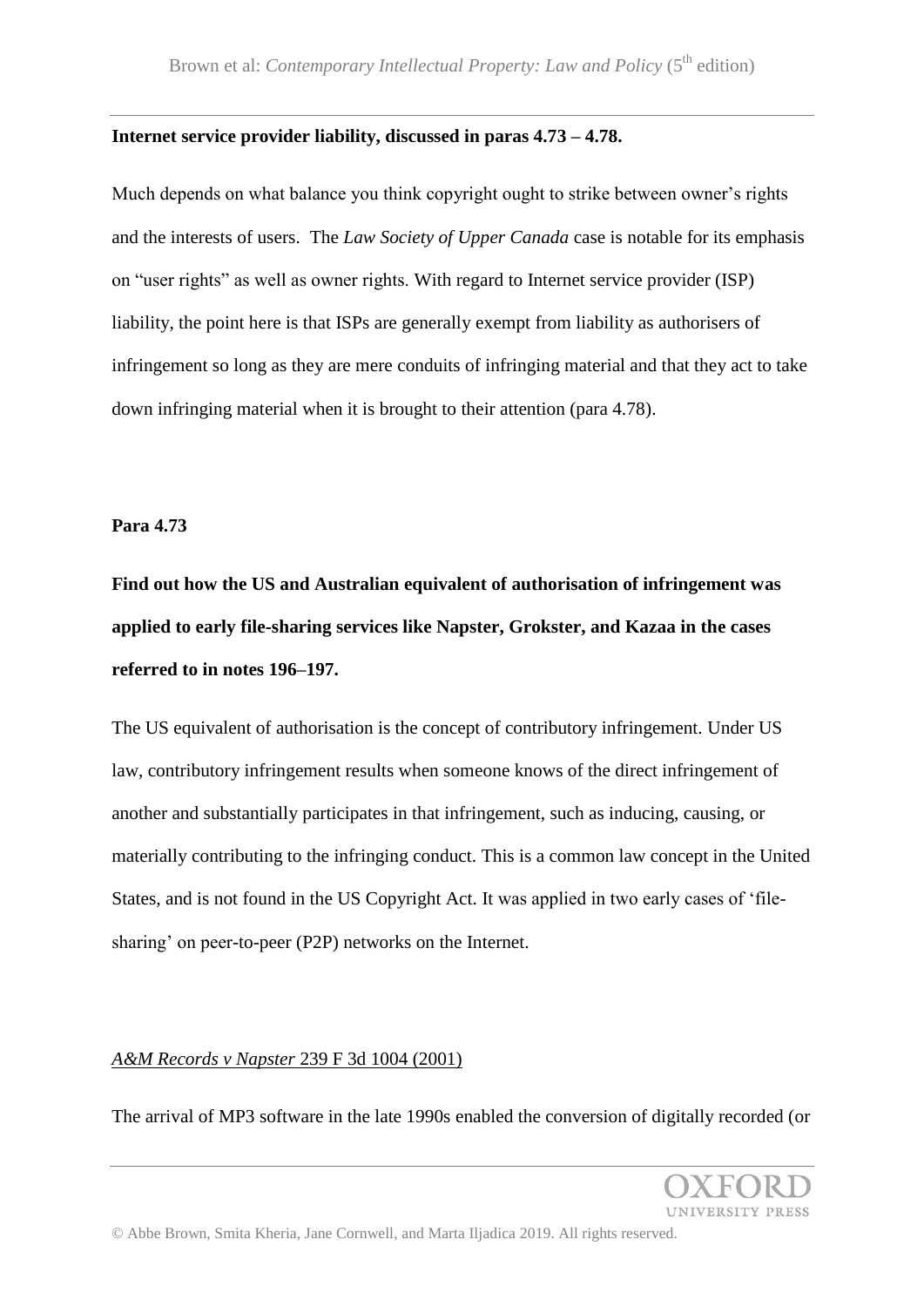remastered) material (in particular music) into highly compressed computer files postable on and downloadable from the Internet. Napster Inc, through its proprietary MusicShare software, allowed users to upload to the Napster servers a list of all MP3 files on the hard disk of the user's computer; search the servers, which contained master indices of the locations of music files on the hard disks of all users of the service; and download copies of the files they wanted, directly from the hard disks of other users. Napster was held to be guilty of contributory and vicarious infringement. Napster's liability was founded, not upon their own infringement of copyright, but rather upon the holding that through their provision of indices they enabled, knew of and could prevent, such infringement by others.

### *Metro-Goldwyn-Mayer Studios Inc v Grokster Ltd* 380 F 3d 1154 (9th Cir, 2004); 545 US 913 (2005) (US Supreme Court)

The defendants distributed free software enabling users to exchange digital media via a P2P transfer network. Multiple transfers to or from other users could occur simultaneously to and from a single user's computer. The defendants did not operate a centralised file-sharing network like that of Napster and argued that they merely provided software to users over whom they had no control. Although the lower courts held for the defendants, the Supreme Court took a different view, holding that a party who distributed a device with the object of promoting its use to infringe copyright, as shown by clear expression or other affirmative steps taken to foster infringement, is liable for the resulting acts of infringement by third parties. Documents showed that the defendants hoped to become the 'next Napster' and had sought to woo Napster customers after the closure of that service, highlighting the availability through its service of copyright material. There was no evidence that the defendants had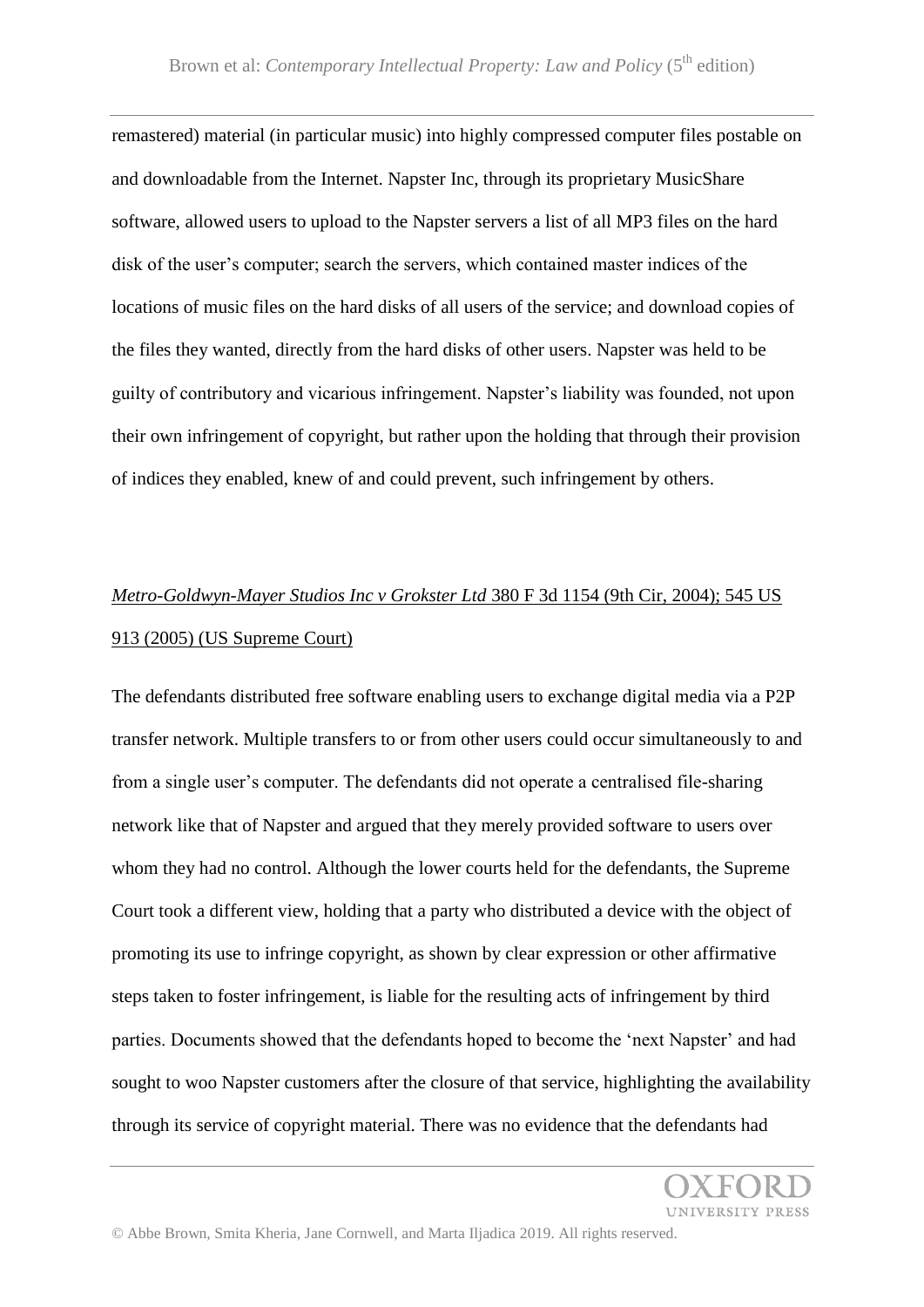sought to filter out copyright material from downloads or otherwise impede the sharing of such material. Contributory infringement arose through intentional inducement or encouragement of direct infringement, while vicarious infringement arose from profiting by direct infringement while declining to exercise a right to stop or limit it. Where an article was good for nothing else but infringement, its unlimited availability served no legitimate public interest. It did not follow that the possibility of non-infringing use exempted the product from liability. There was evidence of intent to induce infringement.

The Federal Court of Australia also decided on this topic, using a similar concept of authorisation as applied by courts in the UK.

# *Universal Music Australia Pty Ltd v Sharman License Holdings Ltd* (2005) 220 ALR 1 (FCA)

This case concerned the Kazaa system of file-sharing, another service available to users free of charge. It enabled one user to share with other users any material the first user wished to share, whether or not subject to copyright, simply by placing that material in a file called 'My Shared Folder'. A user interested in obtaining a copy of a particular work, such as a musical item, could instantaneously search the 'My Shared Folder' files of other users, worldwide. If the file was located, the title would be displayed against a blue icon on the first user's computer as a 'blue file'. The work could then be downloaded onto the first user's computer. The site generated its income through advertising. It was held that the Australian operators of the Kazaa system authorised infringement of copyright by users of the service. The warnings against infringement by file-sharing placed on the Kazaa website, and an end user licence agreement under which users had to agree not to infringe copyright, were obviously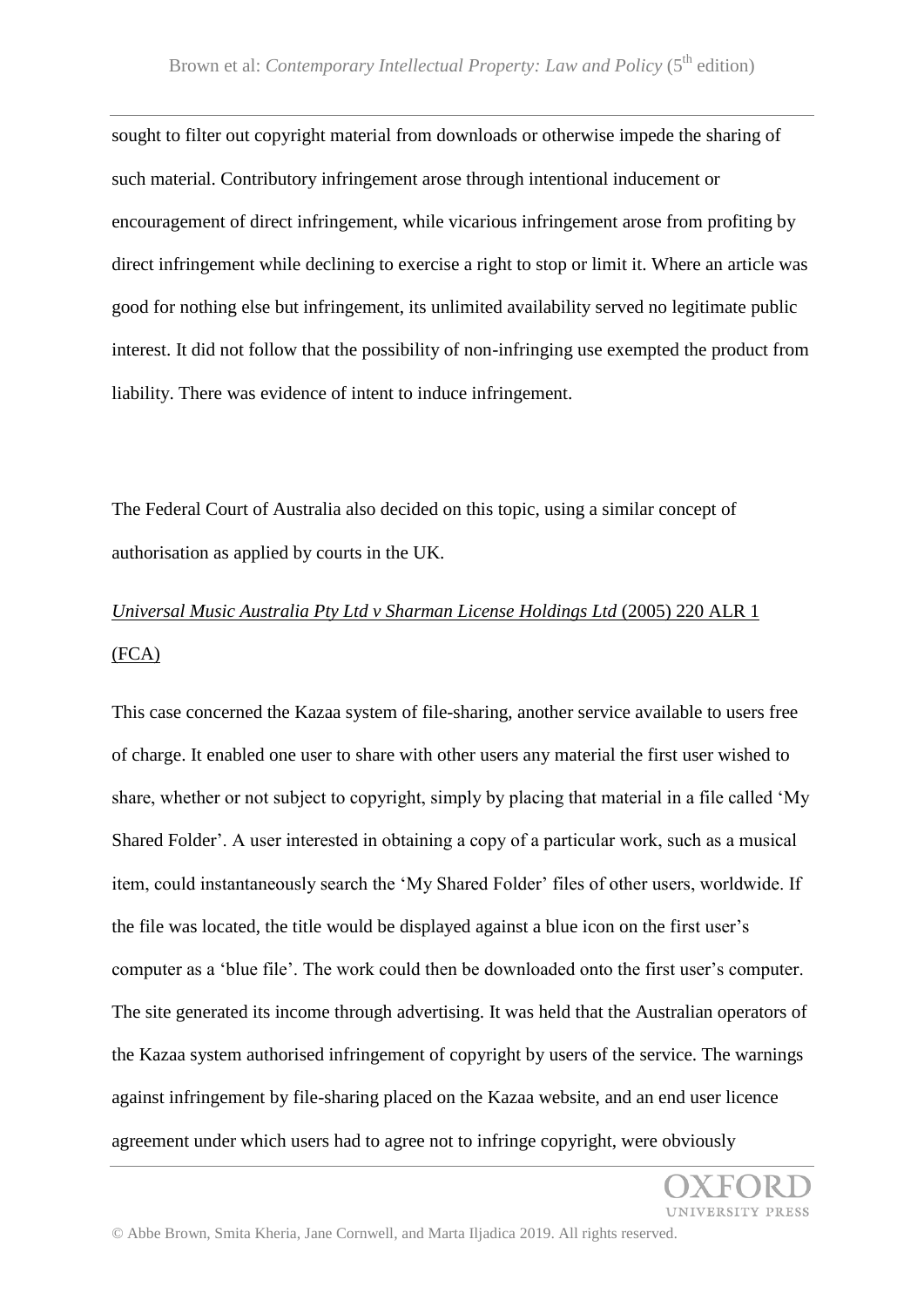ineffective to prevent, or even substantially to curtail, copyright infringements by users. The operators had long known that the system was widely used for the sharing of copyright files. Technical measures such as keyword filtering existed that would enable them to restrict, albeit not completely prevent, the sharing of copyright files. This had not been done because it would not have been in the operators' financial interest to do so. Instead, the operators included on the website exhortations to users to increase their file-sharing, including a page headed 'Join the Revolution' that criticised record companies for opposing P2P file-sharing. To the site's predominantly young audience, the effect of this would be to encourage filesharing in defiance of the record companies, even though there was no express advocacy of the sharing of copyright files.

#### **Para 4.80**

#### **What is the common feature of this list of secondary infringements?**

The defendant's activities must be in the course of a business or commercial.

#### **Para 4.81**

# **How do these rules interact with those on public performance, showing or playing as a primary infringement (paras 4.50–4.56)?**

The performing/showing/playing rules are concerned with those who actually perform/show/play copyright works, while the rules discussed in this paragraph affect those who provide the place where the event takes place or the machinery which enables it to take